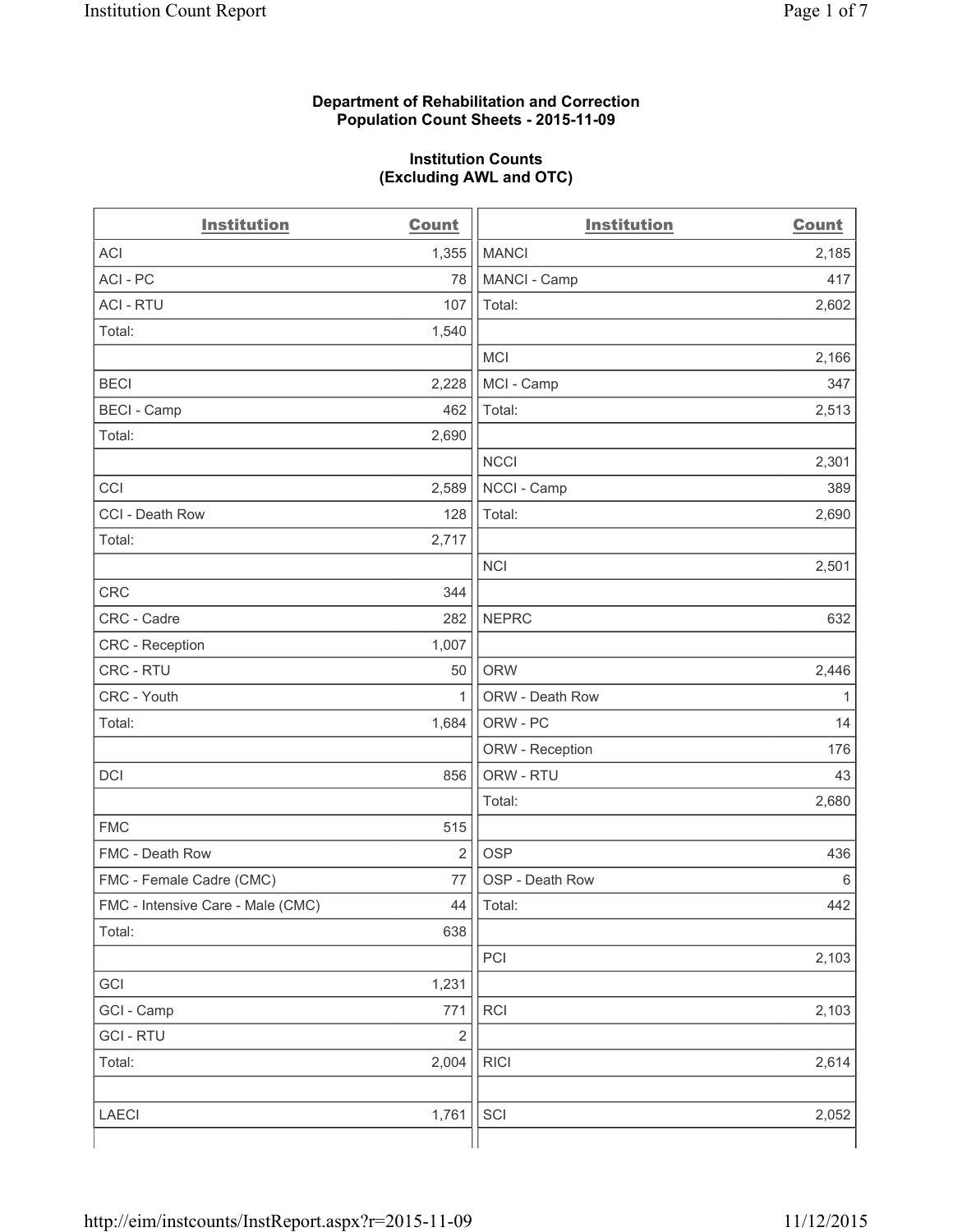| <b>LECI</b>              | 2,339 | SOCF             |                          | 1,156  |
|--------------------------|-------|------------------|--------------------------|--------|
| LECI - Camp              | 184   | SOCF - RTU       |                          | 55     |
| Total:                   | 2,523 | Total:           |                          | 1,211  |
| LOCI                     | 2,283 | <b>TCI</b>       |                          | 1,086  |
|                          |       | TCI - Camp       |                          | 447    |
| <b>LORCI</b>             | 164   | Total:           |                          | 1,533  |
| LORCI - Cadre            | 134   |                  |                          |        |
| <b>LORCI - Reception</b> | 1,049 | <b>TOCI</b>      |                          | 951    |
| Total:                   | 1,347 | <b>TOCI - PC</b> |                          | 96     |
|                          |       | Total:           |                          | 1,047  |
| <b>MACI</b>              | 1,101 |                  |                          |        |
| MACI - Minimum           | 1,409 | <b>WCI</b>       |                          | 1,299  |
| Total:                   | 2,510 | <b>WCI-RTU</b>   |                          | 96     |
|                          |       | Total:           |                          | 1,395  |
|                          |       |                  | <b>Total Population:</b> | 50,671 |

\* The Total Population includes 31 Offenders with Reason Codes 30 & 31. \*\* The Total Population includes 33 Offenders with Reason Code 0A.

# **Male Population by Security Level (Include AWL and Exclude OTC)**

| <b>Security Level</b>  |                   | <b>Body</b> | <b>AWL</b> | $(-OTC)$ | <b>Total</b> |
|------------------------|-------------------|-------------|------------|----------|--------------|
| Total Level 5          |                   | 100         | 3          | 3        | 100          |
| Total Level 4          |                   | 1,738       | 21         | 19       | 1,740        |
| Total Level 3          |                   | 11,695      | 148        | 114      | 11,729       |
| Total Level 2          |                   | 17,266      | 238        | 157      | 17,347       |
| Total Level 1          |                   | 15,400      | 180        | 83       | 15,497       |
| <b>Total Death Row</b> |                   | 138         | 1          |          | 138          |
|                        | <b>Total Male</b> | 46,337      | 591        | 377      | 46,551       |

## **Female Population by Institution (Include AWL and Exclude OTC)**

| <b>Institution</b>       | <b>Body</b> | <b>AWL</b> | $(-OTC)$ | <b>Total</b> |
|--------------------------|-------------|------------|----------|--------------|
| <b>DCI</b>               | 856         | 5          |          | 860          |
| <b>FMC</b>               | 23          | っ          |          | 25           |
| FMC - Female Cadre (CMC) | 77          | 0          |          | 77           |
| <b>NEPRC</b>             | 632         | 15         | 5        | 642          |
| <b>ORW</b>               | 2,446       | 59         | 34       | 2,471        |
| <b>ORW - Death Row</b>   |             | 0          | Ω        |              |
|                          |             |            |          |              |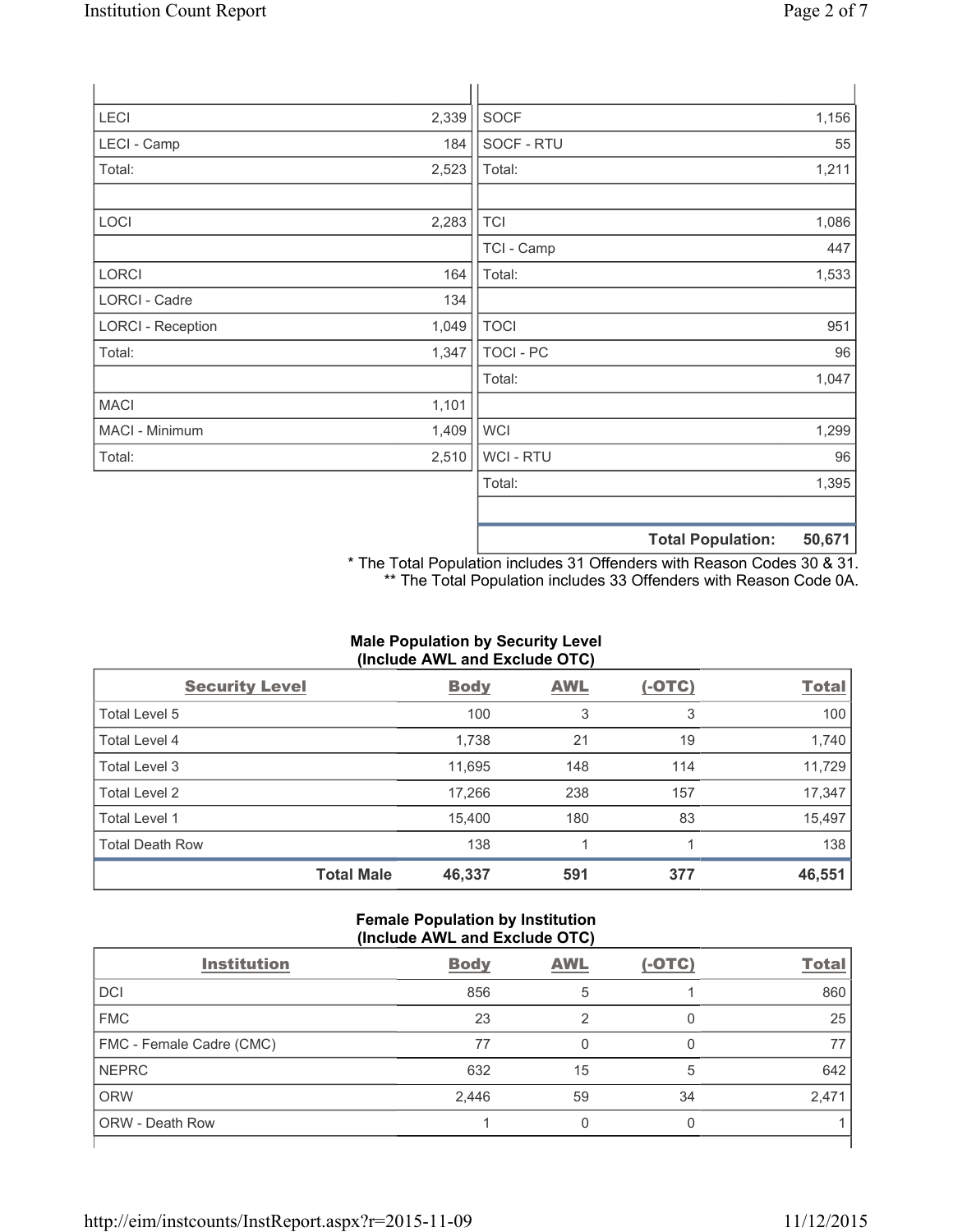| ORW - PC        |                          | 14     | 0   |     | 14     |
|-----------------|--------------------------|--------|-----|-----|--------|
| ORW - Reception |                          | 176    | 0   |     | 176    |
| ORW - RTU       |                          | 43     | 0   |     | 43     |
|                 | <b>Total Female</b>      | 4,268  | 81  | 40  | 4,309  |
|                 |                          |        |     |     |        |
|                 | <b>Total Population:</b> | 50,605 | 672 | 417 | 50,860 |

## **Male Population by Institution: Security Level 5 (Include AWL and Exclude OTC)**

| <b>Institution</b>       | <b>Body</b> | <b>AWL</b> | $(-OTC)$ | <b>Total</b> |
|--------------------------|-------------|------------|----------|--------------|
| <b>LORCI - Reception</b> |             |            |          |              |
| <b>OSP</b>               | 99          |            |          | 99           |
| <b>Total Level 5</b>     | 100         |            |          | 100 l        |

## **Male Population by Institution: Security Level 4 (Include AWL and Exclude OTC)**

| <b>Institution</b>       |                      | <b>Body</b>    | <b>AWL</b>                | $(-OTC)$            | <b>Total</b>              |
|--------------------------|----------------------|----------------|---------------------------|---------------------|---------------------------|
| CRC                      |                      | 15             | $\mathsf{O}\xspace$       | $\mathsf{O}\xspace$ | 15                        |
| CRC - Cadre              |                      | 1              | $\mathsf{O}\xspace$       | $\mathsf{O}\xspace$ | 1                         |
| CRC - Reception          |                      | 3              | $\mathsf{O}\xspace$       | $\mathsf{O}\xspace$ | $\ensuremath{\mathsf{3}}$ |
| <b>FMC</b>               |                      | 1              | $\mathsf{O}\xspace$       | $\mathsf{O}\xspace$ | 1                         |
| LECI                     |                      | $\overline{2}$ | $\mathsf{O}\xspace$       | $\mathsf{O}\xspace$ | $\sqrt{2}$                |
| LOCI                     |                      | $\overline{2}$ | $\mathsf{O}\xspace$       | $\mathsf{O}\xspace$ | $\sqrt{2}$                |
| LORCI                    |                      | 1              | $\ensuremath{\mathsf{3}}$ | $\mathfrak{S}$      | $\mathbf{1}$              |
| <b>LORCI - Reception</b> |                      | 3              | $\mathsf{O}\xspace$       | $\mathsf{O}\xspace$ | $\sqrt{3}$                |
| <b>MANCI</b>             |                      | $\overline{2}$ | $\mathsf{O}\xspace$       | $\mathsf 0$         | $\sqrt{2}$                |
| $\sf NCI$                |                      | 1              | $\mathsf{O}\xspace$       | $\mathsf{O}\xspace$ | 1                         |
| <b>OSP</b>               |                      | 327            | $\mathbf{1}$              | $\mathbf{1}$        | 327                       |
| <b>RCI</b>               |                      | 12             | $\mathsf{O}\xspace$       | $\mathsf 0$         | 12                        |
| SOCF                     |                      | 1,075          | 14                        | 12                  | 1,077                     |
| SOCF - RTU               |                      | 54             | $\mathbf 0$               | $\mathsf{O}\xspace$ | 54                        |
| <b>TCI</b>               |                      | $\overline{7}$ | $\mathsf{O}\xspace$       | $\mathsf{O}\xspace$ | $\overline{7}$            |
| <b>TOCI</b>              |                      | 184            | $\ensuremath{\mathsf{3}}$ | $\,$ 3 $\,$         | 184                       |
| <b>TOCI - PC</b>         |                      | 39             | $\mathsf{O}\xspace$       | $\mathsf 0$         | 39                        |
| <b>WCI</b>               |                      | $\,8\,$        | $\mathsf{O}\xspace$       | $\mathsf{O}\xspace$ | $\,8\,$                   |
| WCI - RTU                |                      | 1              | $\mathbf 0$               | $\boldsymbol{0}$    | 1                         |
|                          | <b>Total Level 4</b> | 1,738          | 21                        | 19                  | 1,740                     |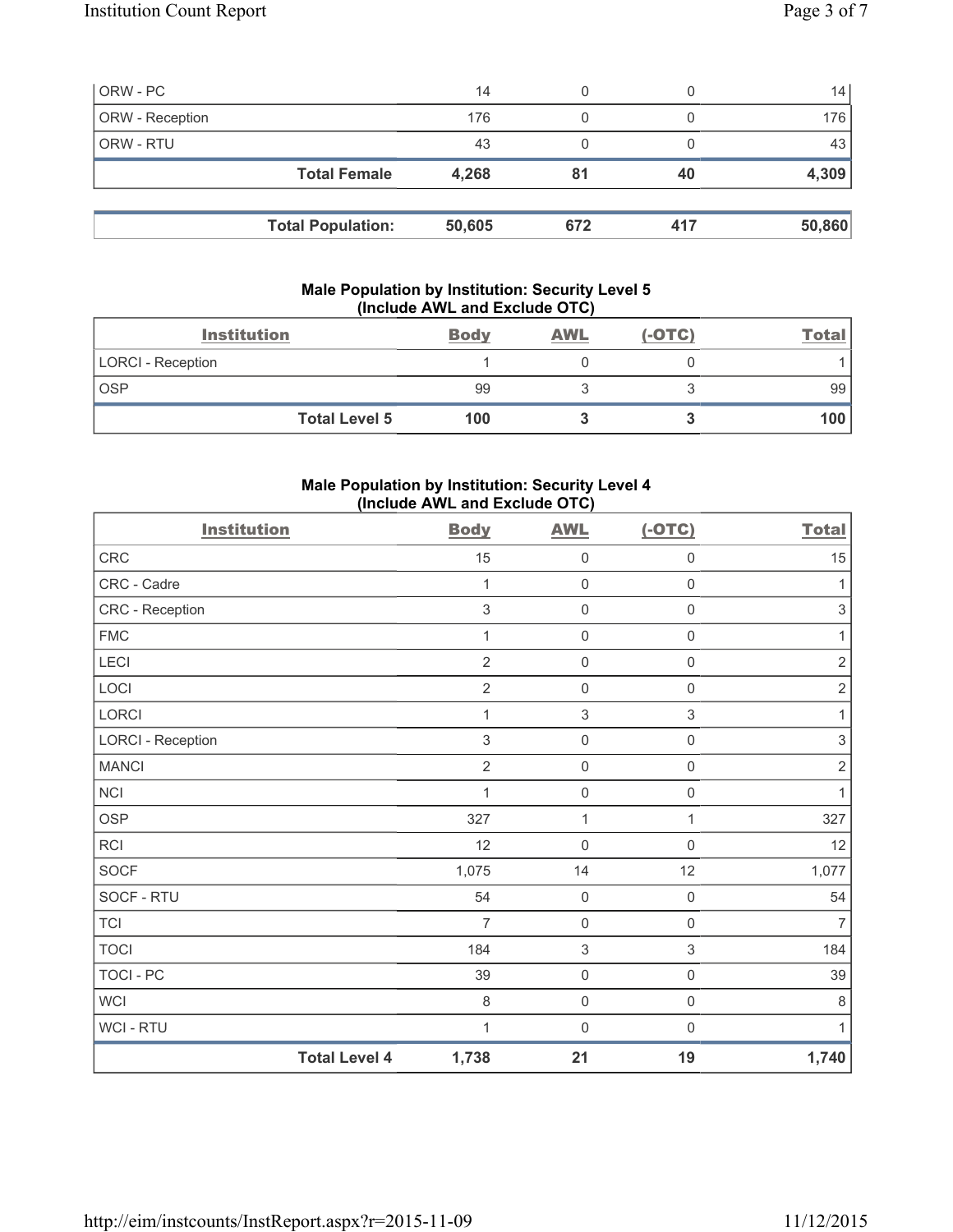| <b>Institution</b>                | $($ moludo Arra and Exclude OTO $)$<br><b>Body</b> | <b>AWL</b>          | $(-OTC)$            | <b>Total</b>              |
|-----------------------------------|----------------------------------------------------|---------------------|---------------------|---------------------------|
| ACI                               | 16                                                 | $\mathsf{O}\xspace$ | $\mathsf 0$         | 16                        |
| <b>BECI</b>                       | 1                                                  | $\mathbf 0$         | $\mathsf 0$         | $\mathbf{1}$              |
| CCI                               | $\mathsf{O}\xspace$                                | $\mathbf 1$         | $\mathbf{1}$        | $\mathsf{O}\xspace$       |
| CRC                               | 113                                                | $\boldsymbol{9}$    | $\overline{7}$      | 115                       |
| CRC - Cadre                       | 218                                                | 1                   | $\mathsf{O}\xspace$ | 219                       |
| CRC - Reception                   | 722                                                | 11                  | $\hbox{9}$          | 724                       |
| CRC - RTU                         | 23                                                 | $\mathsf{O}\xspace$ | $\mathsf 0$         | 23                        |
| CRC - Youth                       | $\mathbf{1}$                                       | $\mathbf 0$         | $\mathsf{O}\xspace$ | $\mathbf{1}$              |
| <b>FMC</b>                        | $\sqrt{5}$                                         | $\mathsf{O}\xspace$ | $\mathsf 0$         | $\,$ 5 $\,$               |
| FMC - Intensive Care - Male (CMC) | $\overline{7}$                                     | $\mathbf 0$         | $\mathbf 0$         | $\overline{7}$            |
| <b>LAECI</b>                      | $\sqrt{5}$                                         | $\mathbf 0$         | $\mathsf 0$         | $\sqrt{5}$                |
| LECI                              | 2,236                                              | 23                  | 18                  | 2,241                     |
| <b>LORCI</b>                      | 79                                                 | 30                  | 28                  | 81                        |
| LORCI - Cadre                     | 97                                                 | $\mathbf 0$         | $\mathsf 0$         | 97                        |
| <b>LORCI - Reception</b>          | 815                                                | $\mathbf 0$         | $\mathsf 0$         | 815                       |
| <b>MACI</b>                       | $\overline{4}$                                     | $\mathsf{O}\xspace$ | $\mathsf 0$         | $\overline{4}$            |
| <b>MANCI</b>                      | 2,158                                              | 18                  | 13                  | 2,163                     |
| MCI                               | $\overline{4}$                                     | $\mathsf{O}\xspace$ | $\mathsf 0$         | $\overline{4}$            |
| <b>NCCI</b>                       | $\sqrt{3}$                                         | $\mathsf{O}\xspace$ | $\mathsf 0$         | $\sqrt{3}$                |
| <b>NCI</b>                        | $10$                                               | $\mathbf 0$         | $\mathbf 0$         | $10$                      |
| PCI                               | 37                                                 | 4                   | $\mathsf 0$         | 41                        |
| RCI                               | 1,902                                              | 25                  | 19                  | 1,908                     |
| <b>RICI</b>                       | $\ensuremath{\mathsf{3}}$                          | $\mathsf{O}\xspace$ | $\mathsf 0$         | $\ensuremath{\mathsf{3}}$ |
| SCI                               | $\mathbf{1}$                                       | $\mathsf{O}\xspace$ | $\mathsf 0$         | $\mathbf{1}$              |
| <b>SOCF</b>                       | 80                                                 | 3                   | $\sqrt{3}$          | $80\,$                    |
| SOCF - RTU                        | $\mathbf{1}$                                       | $\mathsf{O}\xspace$ | $\mathsf{O}\xspace$ | $\mathbf{1}$              |
| <b>TCI</b>                        | 1,021                                              | 8                   | $\,6\,$             | 1,023                     |
| TCI - Camp                        | $\mathbf{1}$                                       | $\mathsf{O}\xspace$ | $\mathsf 0$         | $\mathbf{1}$              |
| <b>TOCI</b>                       | 741                                                | $\mathsf{O}\xspace$ | $\mathsf{O}\xspace$ | 741                       |
| <b>TOCI - PC</b>                  | 57                                                 | $\mathsf{O}\xspace$ | $\mathsf{O}\xspace$ | 57                        |
| <b>WCI</b>                        | 1,243                                              | 15                  | $10$                | 1,248                     |
| WCI - RTU                         | 91                                                 | $\mathbf 0$         | $\mathsf 0$         | 91                        |
| <b>Total Level 3</b>              | 11,695                                             | 148                 | 114                 | 11,729                    |

#### **Male Population by Institution: Security Level 3 (Include AWL and Exclude OTC)**

#### **Male Population by Institution: Security Level 2 (Include AWL and Exclude OTC)**

| <b>Institution</b> | <b>AWL</b> |  |
|--------------------|------------|--|
|                    |            |  |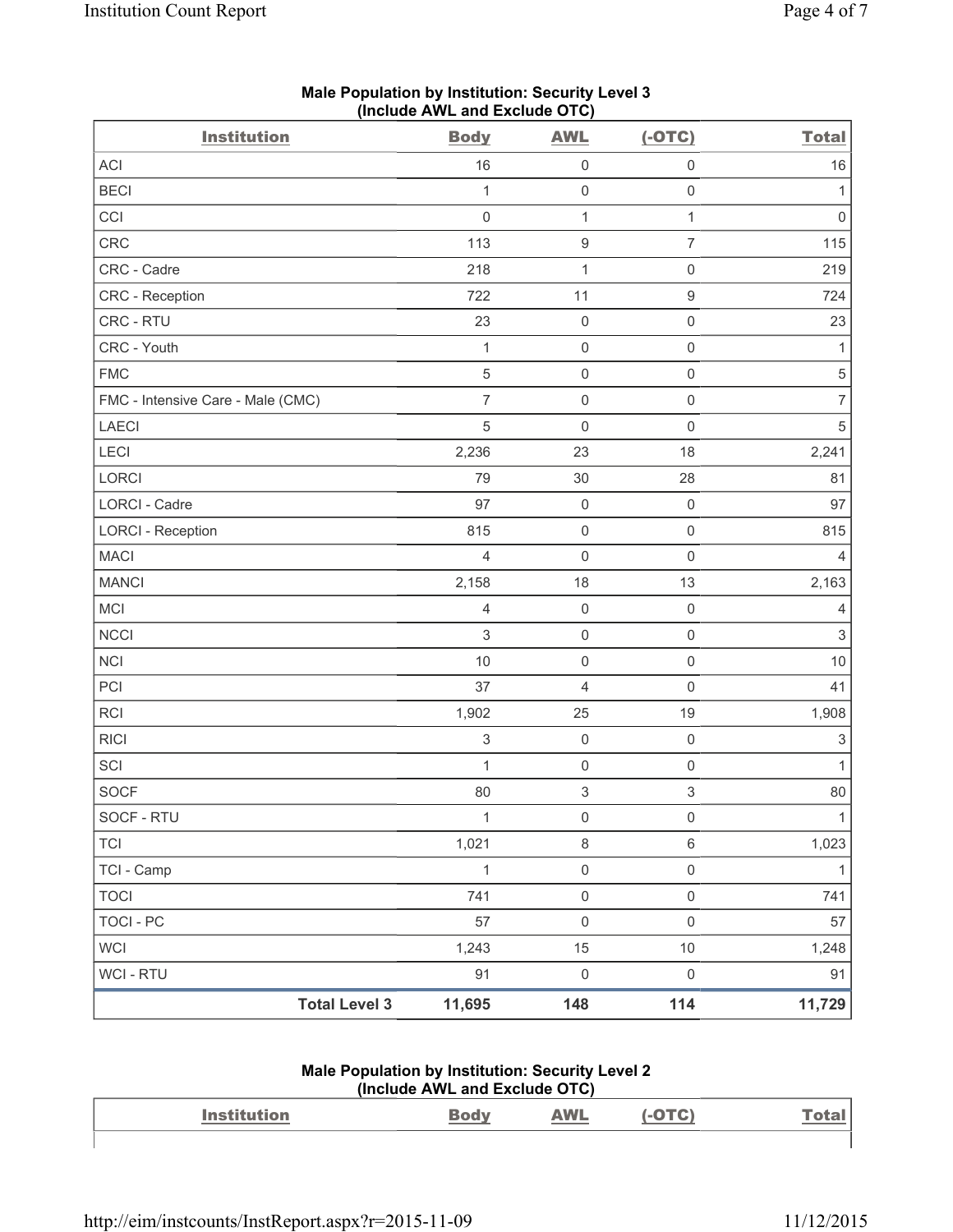| ACI                               | 625          | $\overline{7}$            | 3                   | 629                       |
|-----------------------------------|--------------|---------------------------|---------------------|---------------------------|
| ACI - PC                          | 76           | $\mathsf{O}\xspace$       | $\mathsf{O}\xspace$ | 76                        |
| <b>ACI - RTU</b>                  | 62           | $\mathsf{O}\xspace$       | $\mathsf{O}\xspace$ | 62                        |
| <b>BECI</b>                       | 1,502        | 17                        | 14                  | 1,505                     |
| CCI                               | 1,732        | 16                        | 11                  | 1,737                     |
| CRC                               | 102          | $\ensuremath{\mathsf{3}}$ | $\mathbf 2$         | 103                       |
| CRC - Cadre                       | 50           | $\mathsf{O}\xspace$       | $\mathsf{O}\xspace$ | 50                        |
| CRC - Reception                   | 188          | $\overline{4}$            | 4                   | 188                       |
| CRC - RTU                         | 22           | $\mathsf{O}\xspace$       | $\mathsf{O}\xspace$ | 22                        |
| <b>FMC</b>                        | $\,$ 3 $\,$  | $\mathsf{O}\xspace$       | $\mathsf{O}\xspace$ | $\,$ 3 $\,$               |
| FMC - Intensive Care - Male (CMC) | 22           | $\mathsf{O}\xspace$       | $\mathsf{O}\xspace$ | 22                        |
| GCI                               | 823          | $\,8\,$                   | $\,6\,$             | 825                       |
| GCI - Camp                        | $\mathbf{1}$ | $\mathsf{O}\xspace$       | $\mathsf{O}\xspace$ | 1                         |
| <b>GCI-RTU</b>                    | $\mathbf{1}$ | $\mathsf 0$               | $\mathsf 0$         | $\mathbf{1}$              |
| <b>LAECI</b>                      | 1,104        | 20                        | 17                  | 1,107                     |
| LECI                              | 87           | $\mathsf{O}\xspace$       | $\mathsf 0$         | 87                        |
| LOCI                              | 1,150        | $\overline{7}$            | $\,6\,$             | 1,151                     |
| LORCI                             | 61           | 20                        | 18                  | 63                        |
| LORCI - Cadre                     | 33           | $\mathsf{O}\xspace$       | $\mathsf 0$         | 33                        |
| <b>LORCI - Reception</b>          | 133          | $\mathsf{O}\xspace$       | $\mathsf{O}\xspace$ | 133                       |
| <b>MACI</b>                       | 1,097        | $\boldsymbol{7}$          | 5                   | 1,099                     |
| <b>MANCI</b>                      | 16           | $\mathsf{O}\xspace$       | $\mathsf{O}\xspace$ | 16                        |
| <b>MCI</b>                        | 1,691        | 28                        | 16                  | 1,703                     |
| MCI - Camp                        | $\mathbf{1}$ | $\mathsf{O}\xspace$       | $\mathsf 0$         | $\mathbf{1}$              |
| <b>NCCI</b>                       | 1,566        | 27                        | $\hbox{9}$          | 1,584                     |
| NCCI - Camp                       | 15           | $\mathbf 0$               | $\mathsf{O}\xspace$ | 15                        |
| <b>NCI</b>                        | 1,665        | 20                        | 17                  | 1,668                     |
| PCI                               | 734          | 16                        | $\overline{7}$      | 743                       |
| <b>RCI</b>                        | 189          | $\sqrt{2}$                | $\mathsf{O}\xspace$ | 191                       |
| <b>RICI</b>                       | 1,516        | 23                        | 15                  | 1,524                     |
| SCI                               | 908          | 13                        | $\overline{7}$      | 914                       |
| <b>TCI</b>                        | 15           | $\mathsf{O}\xspace$       | $\mathsf{O}\xspace$ | 15                        |
| <b>TOCI</b>                       | 26           | $\mathsf 0$               | $\mathsf{O}\xspace$ | 26                        |
| <b>WCI</b>                        | 47           | $\mathsf{O}\xspace$       | $\mathsf{O}\xspace$ | 47                        |
| <b>WCI - RTU</b>                  | $\,$ 3 $\,$  | $\mathsf{O}\xspace$       | $\mathsf 0$         | $\ensuremath{\mathsf{3}}$ |
| <b>Total Level 2</b>              | 17,266       | 238                       | 157                 | 17,347                    |

#### **Male Population by Institution: Security Level 1 (Include AWL and Exclude OTC)**

| $\mathbf{A}$ and $\mathbf{A}$<br>--------- | <b><i>MAI</i></b><br>and the contract of the contract of |  |
|--------------------------------------------|----------------------------------------------------------|--|
|                                            |                                                          |  |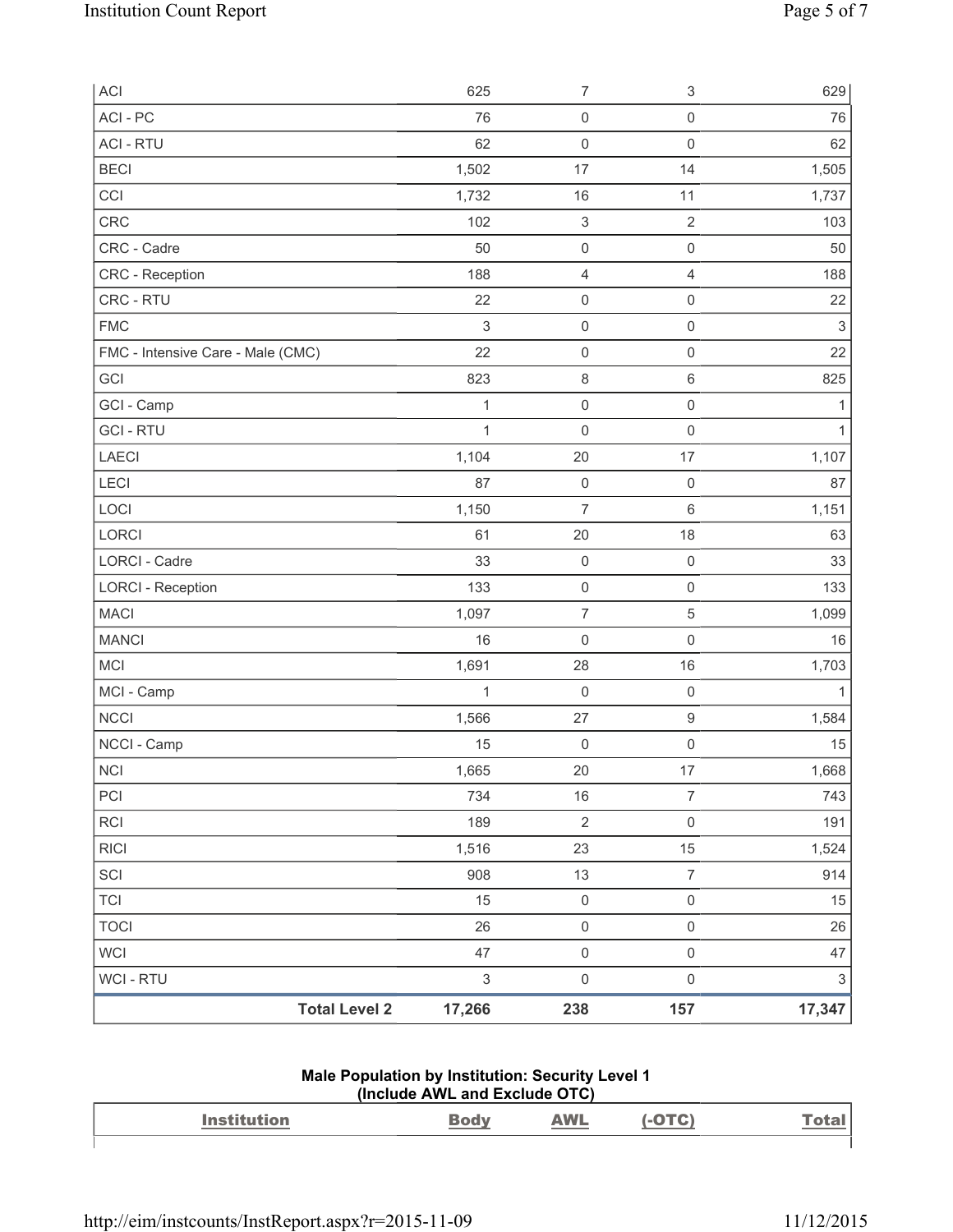| <b>ACI</b>                        | 714              | 3                   | $\mathsf{O}\xspace$ | 717              |
|-----------------------------------|------------------|---------------------|---------------------|------------------|
| ACI - PC                          | $\overline{2}$   | $\mathsf 0$         | $\mathsf{O}\xspace$ | $\overline{2}$   |
| <b>ACI - RTU</b>                  | 45               | 0                   | $\mathsf{O}\xspace$ | 45               |
| <b>BECI</b>                       | 725              | 14                  | $\overline{4}$      | 735              |
| <b>BECI</b> - Camp                | 462              | $\mathsf{O}\xspace$ | $\mathsf{O}\xspace$ | 462              |
| CCI                               | 857              | $\boldsymbol{9}$    | 1                   | 865              |
| CRC                               | 55               | $\mathbf{1}$        | 1                   | 55               |
| CRC - Cadre                       | 13               | $\mathsf{O}\xspace$ | $\mathsf{O}\xspace$ | 13               |
| <b>CRC</b> - Reception            | 90               | $\mathsf{O}\xspace$ | $\mathsf 0$         | $90\,$           |
| CRC - RTU                         | 5                | $\mathsf{O}\xspace$ | $\mathsf 0$         | $\sqrt{5}$       |
| <b>FMC</b>                        | 482              | 4                   | 1                   | 485              |
| FMC - Intensive Care - Male (CMC) | 15               | $\mathsf{O}\xspace$ | $\mathsf{O}\xspace$ | 15               |
| GCI                               | 408              | 12                  | $6\,$               | 414              |
| GCI - Camp                        | 770              | $\mathbf{1}$        | $\mathsf{O}\xspace$ | 771              |
| <b>GCI-RTU</b>                    | $\mathbf{1}$     | $\mathsf 0$         | $\mathsf 0$         | 1                |
| <b>LAECI</b>                      | 652              | $\overline{7}$      | $\,6\,$             | 653              |
| LECI                              | 14               | $\mathbf{1}$        | $\mathsf 0$         | 15               |
| LECI - Camp                       | 184              | 0                   | $\mathbf 0$         | 184              |
| LOCI                              | 1,131            | $\overline{7}$      | $\overline{4}$      | 1,134            |
| LORCI                             | 23               | 5                   | $\sqrt{5}$          | 23               |
| <b>LORCI - Cadre</b>              | 4                | $\mathsf{O}\xspace$ | $\mathsf 0$         | 4                |
| <b>LORCI - Reception</b>          | 97               | $\mathbf 0$         | $\mathsf{O}\xspace$ | 97               |
| MACI - Minimum                    | 1,409            | 14                  | $\boldsymbol{9}$    | 1,414            |
| <b>MANCI</b>                      | $\hbox{9}$       | 10                  | $\overline{2}$      | 17               |
| MANCI - Camp                      | 417              | $\mathbf 0$         | $\mathbf 0$         | 417              |
| <b>MCI</b>                        | 471              | $10$                | $\overline{4}$      | 477              |
| MCI - Camp                        | 346              | $\mathbf 0$         | $\mathsf{O}\xspace$ | 346              |
| <b>NCCI</b>                       | 732              | 15                  | $\,6\,$             | 741              |
| NCCI - Camp                       | 374              | $\mathsf{O}\xspace$ | $\mathsf{O}\xspace$ | 374              |
| <b>NCI</b>                        | 825              | $\,8\,$             | $\mathsf 3$         | 830              |
| <b>OSP</b>                        | $\boldsymbol{9}$ | $\mathsf{O}\xspace$ | $\mathsf 0$         | $\boldsymbol{9}$ |
| PCI                               | 1,332            | 24                  | 11                  | 1,345            |
| <b>RICI</b>                       | 1,095            | 11                  | $\,8\,$             | 1,098            |
| SCI                               | 1,143            | 18                  | $\mathsf g$         | 1,152            |
| <b>TCI</b>                        | 43               | $\,6\,$             | 3                   | 46               |
| TCI - Camp                        | 446              | $\mathsf{O}\xspace$ | $\mathsf 0$         | 446              |
| <b>Total Level 1</b>              | 15,400           | 180                 | 83                  | 15,497           |

# **High Offender ID's**